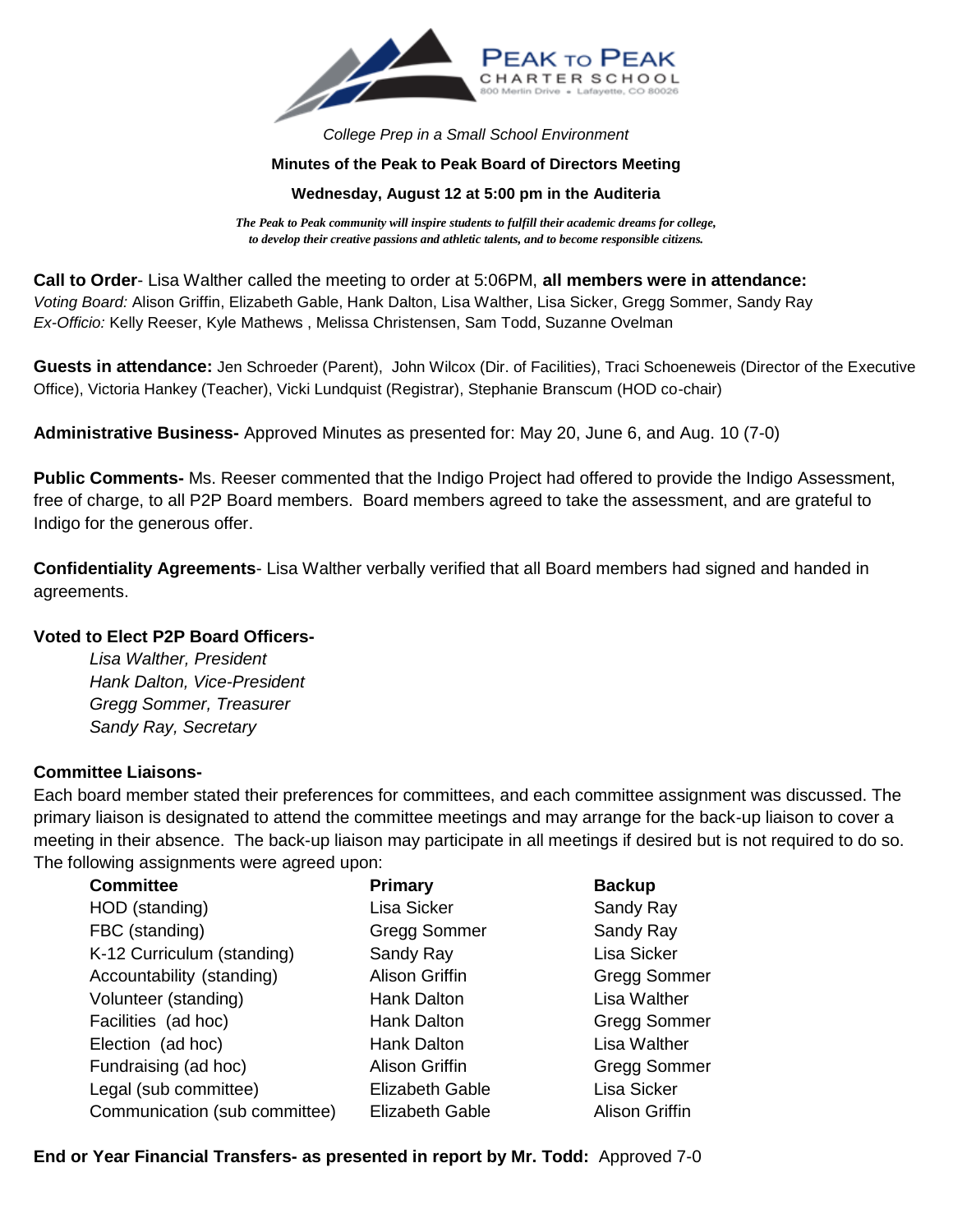Transferred \$41,355.92 from Friends Operating Account to Community First Foundation Transferred \$375,000 from Friends Operating Account to P2P Operating Account Transferred \$190,000 from P2P Food Service Account to P2P Operating Account Transferred \$400,000 from P2P Operating Account to P2P Replacement Reserves Account Transferred \$260,000 from P2P Operating Account to P2P Reserve Account

A short discussion concluded that FBC should report back their opinion on methodology for reporting the endowment funds.

5:55 a motion to **move into a session of Prarie View** as adopted (7-0) 5:58 a motion to resolve back in the meeting of the Peak to Peak Board was adopted (7-0)

5:59 a motion to **move into a session of Friends of Peak to Peak** was adopted (7-0) 6:01 a motion to move back into the meeting of the Peak to Peak Board was adopted (7-0)

**Salary Adjustments-** The board voted to approve a preliminary budget (dated 8/10/15) reflecting recalculation of salaries to raise them to capture years of experience that had been discounted in the transition of salary scales in 2013-2014. (7-0).

A preliminary budget and several written documents were provided to the Board describing the situation. Ms. Reeser and Mr. Todd verbally communicated that with the adoption of the salary scale implemented during the 2013- 2014 school year, an unintended pay inequity resulted between those teachers/counselors who had already achieved their master's degrees and those who received them after the new pay scale was implemented.

An analysis of teacher/counselor salaries, with respect to degree level and years of employment at P2P, showed that 49 should receive a pay increase in their base salary, 41 did not need an adjustment, and 10 should remain at their current 2015-2016 salary levels for approximately 1-3 years based upon the scale amount. The positive adjustment in salaries is financially feasible because of the decrease in the cost of BVSD Purchased Services as negotiated in the contract with BVSD in May 2015.

**Facilities Report-** John Wilcox, Director of Facilities

- Front circle was completed 8/11/15, just before registration.
- Facilities is down to from 4 to 3 full-time custodians. Mr. Wilcox plans to fill the position with Service Master contractor(s).
- The new surface has been installed on the soccer field. Gmax testing (concussion testing) is being performed to ensure compliance to those standards.
- The tennis court site dirt work is complete, the surface finishing will be delayed until September. Mr. Wilcox is working on confirming completion date.
- Mr. Wilcox asked for the community's help and patience with driving and parking through the construction period acknowledging that it will be an inconvenience as we share the area with the construction crews.
- Ms. Schoeneweis will send out information to parents on best ways to navigate the campus.

**EDE Report -** Kelly Reeser, Executive Director of Education

- Ms. Reeser will pilot a new teacher evaluation program this year that allows for inclusion of subjective input and an 'innovation' category. Focus groups were convened last year to provide feedback and Ms. Reeser incorporated the input and made revisions to the draft tools. If the pilot is successful, the new tool will be implemented next year.
- Ms. Reeser attended the National Conference of Charter Schools Conference in New Orleans this summer, citing it as a great experience that was very inspirational on a variety of topics.

**Hiring and Organizational Development (HOD) Committee Report-** Stephanie Branscum, Co-Chair